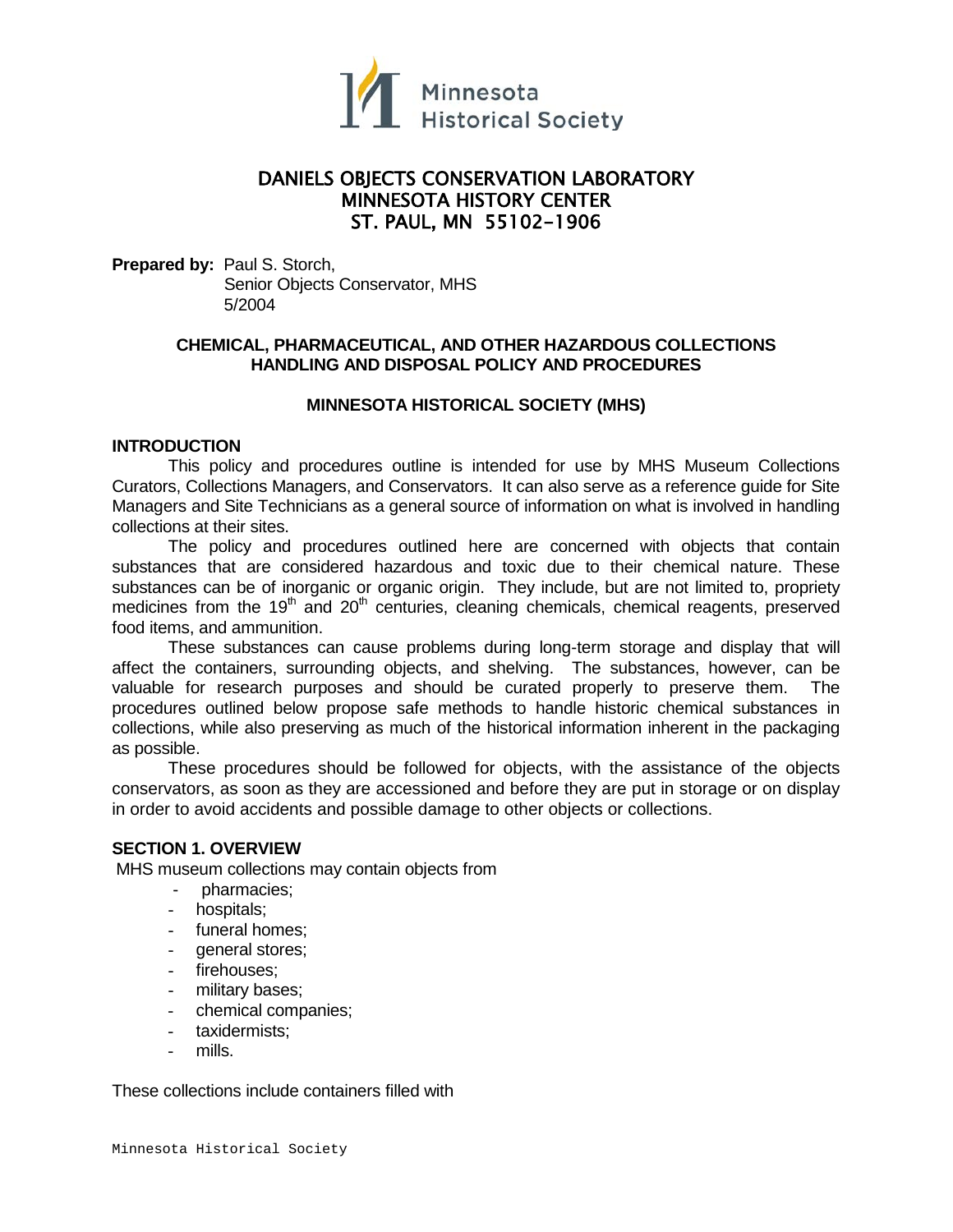#### **CHEMICAL, PHARMACEUTICAL, AND OTHER HAZARDOUS COLLECTIONS HANDLING AND DISPOSAL POLICY AND PROCEDURES**

- liquids;
- gels;
- crystals;
- powders;
- various combinations of the above.

Examples of handling, storage, and display problems include

- leakage due to failure of the closure;
- breakage of glass containers;
- crystalization of liquids as they evaporate;
- insect infestation in dried herb-based medicinals;
- exposure of staff to toxic compounds through handling.

### **SECTION 2. ASSESSMENT/SAMPLING**

Curators and collections managers will submit a CMS Conservation Treatment Request for each object that contains historic chemical materials and work with the conservators in an advisory capacity.

Procedures:

1) Examine the object (i.e. container and contents) carefully when acquired.

2) Photograph the object, especially any packaging techniques and graphic information and write brief description of the object and its current condition in the proper CMS record.

- 3) Assess the identity of the contents as soon possible.
	- Check the label, if present
	- Compare visually by comparison with known material
	- Sample the contents and follow with characterization analysis.
	- Sample without damaging the container or its closure.
		- o If this cannot be done, then open the container with the minimal amount of damage to the closure, the container, and the surrounding packaging, if present.
		- o For example, if the container is closed with a cork and contains a liquid or a gel, then a hypodermic needle can be inserted into it.
			- Use caution if the cork is very brittle, since even slight pressure will cause it to fragment and fall into the contents.
			- Fill the syringe with 5 to 10 cc of the contents and remove the needle.
			- **Place the contents in a glass sample vial with a Teflon or silicone/Mylar** cap liner and label with the object name and accession number.
			- Submit the sample for chemical analysis and identification.

Removing Closures:

Crystals and other solids cannot be sampled as easily without opening the container, therefore the closure must be removed.

The following list gives suggestions for the removal of the various types of closures that may be encountered.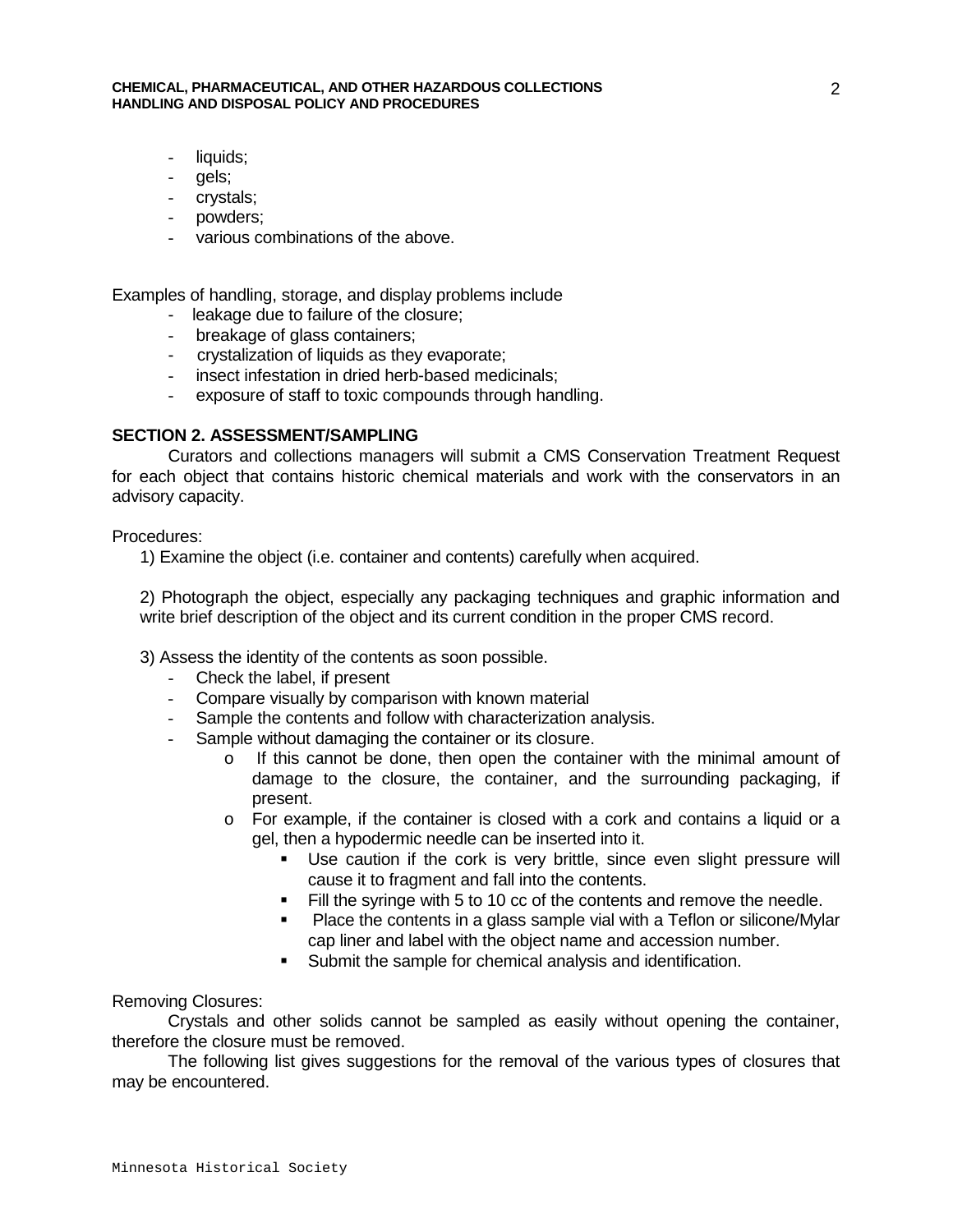- **1)** Corks:
- If the cork is not friable and broken:
	- o Insert a chemical spatula between the cork and the rim of the container.
	- o Work the blade of the spatula around the circumference of the cork to loosen it from the walls of the neck, while gently pulling upward to remove it from the bottle.
		- If this technique does not work, then paraffin oil (mineral oil) can be introduced around the outside of the cork, as long as there is no danger of it contaminating the contents.
- If the cork cannot be loosened:
	- o Remove it by cutting it with an Exacto blade or scalpel, taking care not to allow pieces of the cork to fall down into the contents.
- **2)** Glass stoppers:
- Crystals that have formed between the bottle neck and the glass stopper can seal the stopper very tightly.
- It might be possible to loosen it by running the neck of the bottle under running hot tap water, taking care not to expose paper or glass labels to the water. The heat may melt the crystals as well as expand the glass slightly.
- Apply mineral oil to the stopper if the hot water technique does not work.
- **3)** Screw caps:
- If not corroded on, these closures can be removed by twisting off by hand.
- If this will not work, then use a cap removal device (i.e. a clamp, pipe wrench, or locking pliers).
	- o Pad the jaws of the device with a cloth or ethafoam to prevent scraping paint off the lid and denting it.
- **4)** Crown caps:
- Removed the cap with a conventional bottle opener.
- Pad the opener and move it around the circumference of the cap to loosen it gradually to avoid distorting the cap.
- **5)** Paint can type lids:
- This type of lid is inset into the container and usually forms a tight seal.
- Insert the blade of a flat headed screw driver (padded) into the space between the lid and the container.
	- o Gently pry up on the lid, moving the lever around the circumference to avoid distorting the lid in one area.
	- $\circ$  The underside of the lid may contain a portion of the contents that has become oxidized. Sample this material along with the less oxidized contents in the container below to serve as an "aged" comparison.
- **6)** Sealed paper lids:

- These are folded paper or cardboard box lids usually used as the closure on an outer package. The edges of the lid are usually sealed with a printed paper label or tape.

- Open these flaps by slitting the closure with a sharp scalpel or Exacto blade.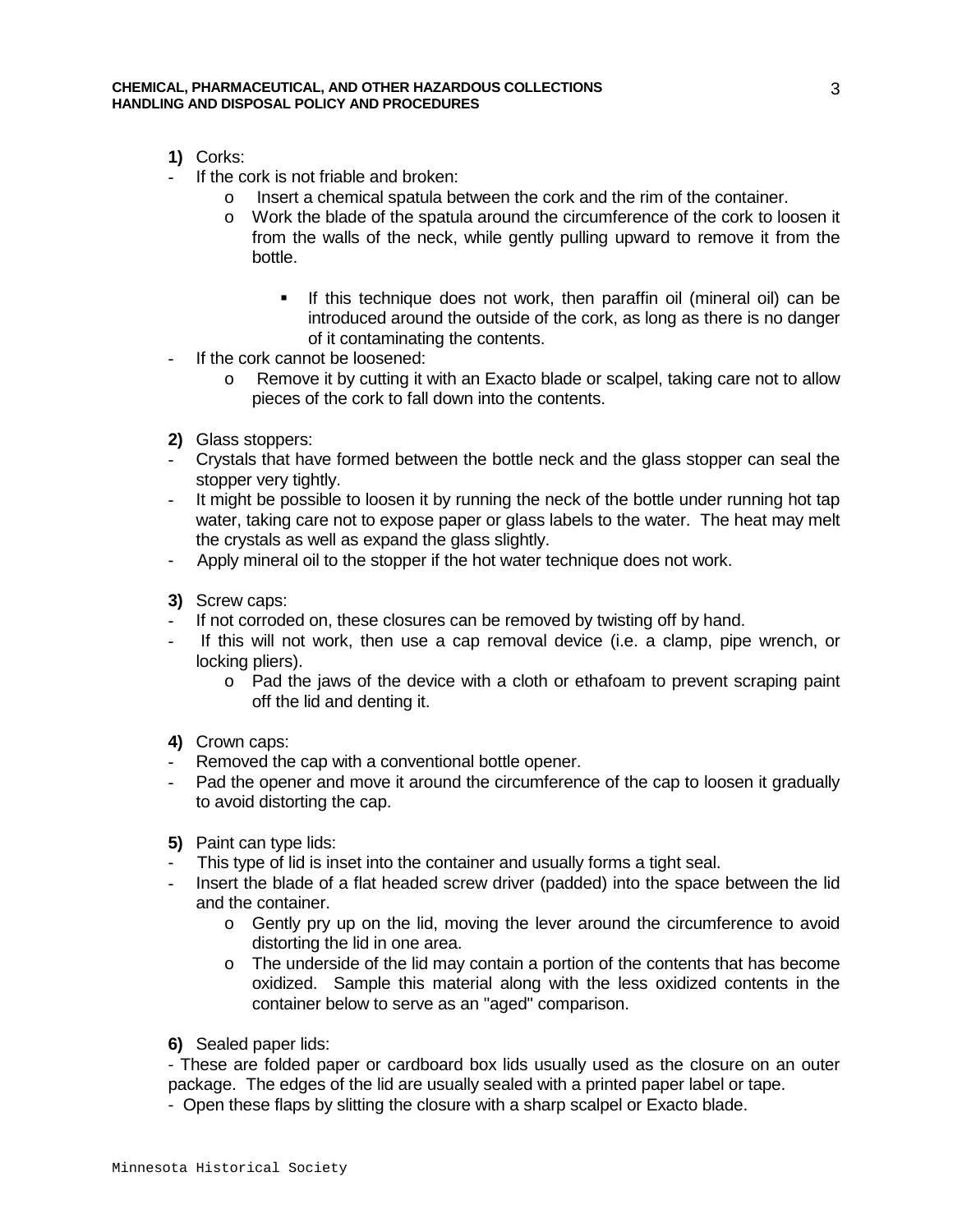- o Make certain that the blade is perfectly horizontal, or the box will be cut.
- o Reseal the box after the contents are removed with an unobtrusive adhesive or archival tape mend, to be determined by the objects conservator.\

**7)** Wax seals over corks, etc.:

- Carefully cut these off using a sharp blade, and then readhere to the container opening with an acrylic resin or other adhesive.

- Fill the mend margins in with pigmented microcrystalline wax that blends in with the original seal.

**8)** The emptied and cleaned/conserved containers will be returned to Museum Collections for further processing.

# **SECTION 3. CHARACTERIZATION OF THE CONTENTS**

Prior to actual identification of specific compounds, which usually requires involved processes and analytical instrumentation facilities that are available outside the MHS, simple characterization of the compounds into general classes can be done in the conservation lab by the means of spot tests. This will supply curatorial information and aid in the packaging of the contents for legally proper waste disposal.

The materials and methods described herein require knowledge, skills and equipment for handling hazardous laboratory chemicals and should be performed by conservation staff in a properly equipped laboratory.

Procedures:

Sample the contents as outlined above.

- 1) Place a 1 gm sample in a clean 50 ml beaker.
- If the sample is a crystalline solid, add 10 ml of deionized water to dissolve and/or disperse the sample.
- If it is a dried plant material, shred the leaves or seeds and add the water.
- Allow the sample to stand at least 15 minutes in the water at room temperature to assure extraction. Test the pH of the sample using the pH meter following standard pH testing procedures.
- Record the pH reading. Follow the same step for any oxidized material that may have been collected from the inside of a lid.

2) Perform the following spot tests in order to characterize the substances into general organic compound categories:

**a)** 0.1% Aniline Blue (aqueous): indicates the presence of protein.

- Place a drop on the material to be observed or on a glass slide, observe under a microscope. - The blue color will penetrate first the edges of protein containing materials and may or may not completely stain it.

- Hair and feathers, skin, muscle, blood cells, fungi, green algae and lichen will stain.
- **b)** Iodine/Potassium iodine: indicates starch.
- Dissolve 1 gm potassium iodine in 100 cc of water and add 1 gm of iodine flakes.
- Place a drop on the material to be analyzed.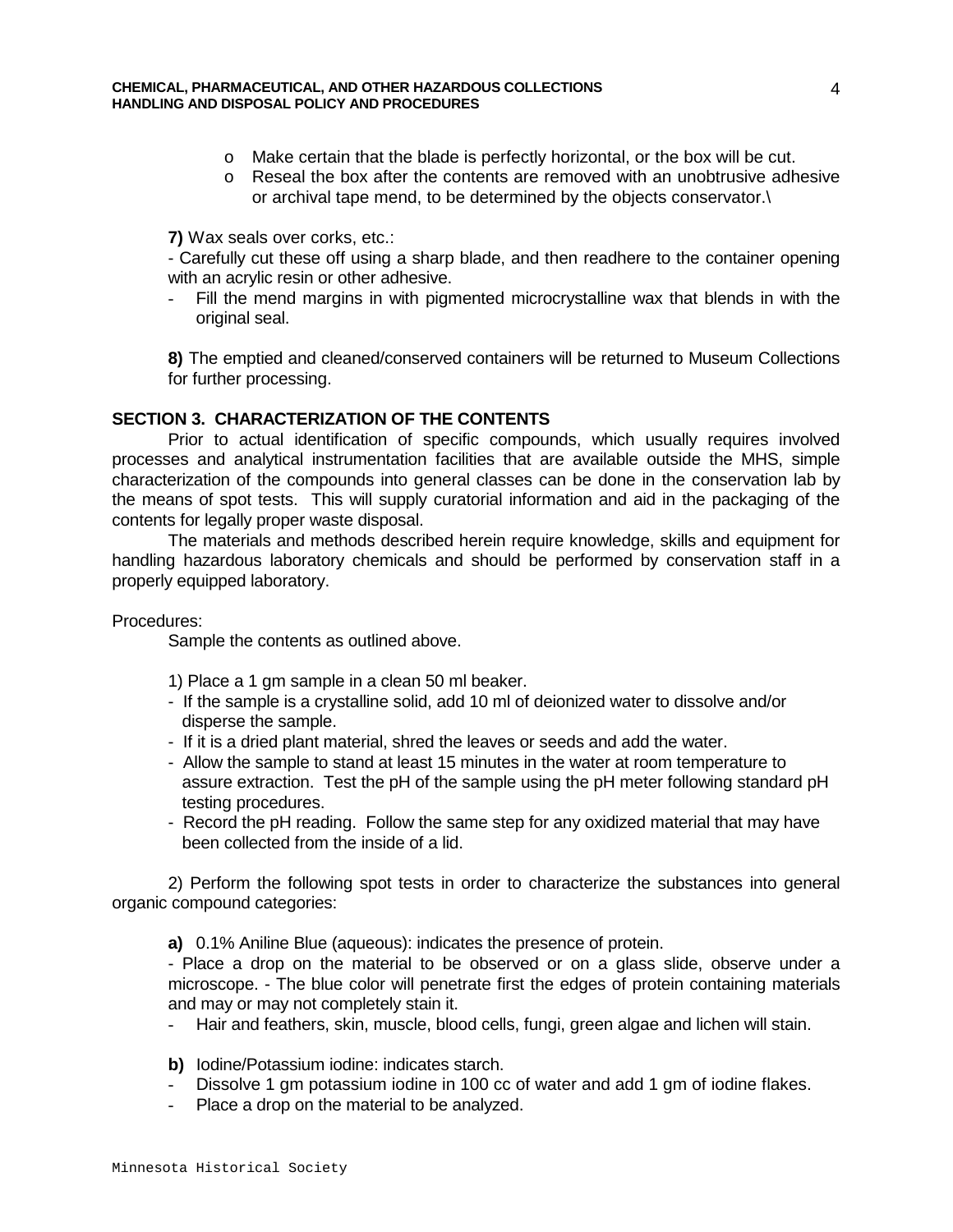- A visible purple black color indicates the presence of starch.
- Under the microscope, purple-black starch gains can be observed.
- A pink color may indicate micro-organism degradation of a starch.
- **c)** Sudan III: indicates the presence of fats.
- Add 0.5 gm of Sudan III or IV in 100 ml of 70% ethanol or methanol.
- The surface films of plant or animal oil, oil in plant tissues, adipose tissue, and
- free animal fat stains red.
- **d)** Phluoriglucinol: indicates the presence of lignin (wood products).
- 1 gm of phluoroglucinol is added to 50 ml ethanol or methanol.
- Add the solution to the material to be stained. Let stain soak in for 1 minute.
- Add one drop of 25% l/l HCl solution.
- A red-pink color indicates the presence of lignin.
- Under the microscope lignified plant tissue stains red.
- **e)** Potassium permanganate: indicates the presence of unsaturated double and triple bonds in hydrocarbons (alkenes and alkynes, i.e. natural waxes, some natural resins, latex, plant and animal oils.
- 1% g/l aqueous potassium permanganate (Baer's reagent) is added by dropping onto the material to be tested.
- A visible brown color observed under the microscope indicates the presence of easily oxidized compounds that have reduced the permanganate ion to hydrated oxides of manganese.
- **f)** Diphenylamine: indicates nitrocellulose as found in adhesives and early plastics.
- 5% g/l solution of diphenylamine in concentrated sulphuric acid is added to the sample.
- If the sample is a solid, dissolve it first with a few drops of acetone.
- A deep blue color indicates the presence of nitrocellulose.

There are other spot tests which may be used if more specific identification is required or if the above detailed tests fail to provide any information. The pH and spot test results will be provided to the person conducting further instrumental analyses.

#### **SECTION 4. CONTENT DISPOSAL**

Once the contents have been removed from the historic containers, placed in waste containers and stored in B 165, they become waste. According to the Minnesota Hazardous Waste Rules (Chapter 7045),"… anyone who produces or manages a waste, must evaluate that waste". The Minnesota Pollution Control Agency has assembled fact sheets on hazardous waste generation, management, and disposal, which are now posted on the MPCA website: http://www.pca.state.mn.us/waste/pubs/business.html. The information in those sheets has been adapted below for this manual. Consult the Minnesota Hazardous Waste Rules, part 7045.0135 for a complete listing of hazardous chemicals

The following characteristics will help to identify the waste as hazardous. If the waste can be identified from a label, then the specific technical data can be obtained from a chemical dictionary or an MSDS available from a chemical supplier such as Fisher Scientific, otherwise lab tests requiring specialized equipment will have to be performed.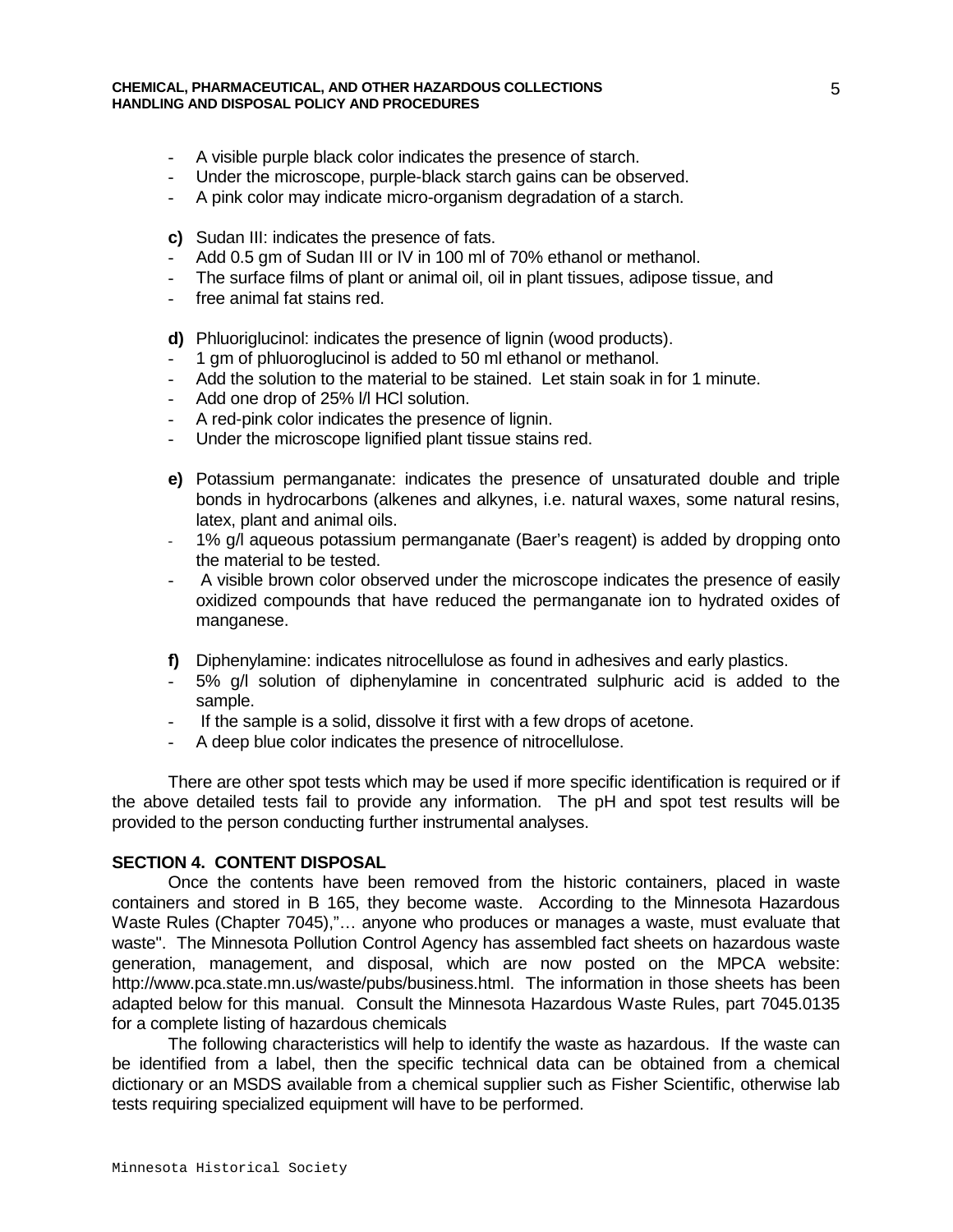- 1) Ignitable waste: having a "flash point" of 140 degrees F or less. A solid waste is ignitable if it can spontaneously catch fire and burn so persistently that it represents a hazard.
- 2) Oxidizing waste: adds oxygen to a reaction/fire. Wastes having this characteristic often have major components whose chemical name contains the prefix "per-" or the suffixes "-oxide" or "-ate". Many wastes containing nitrogen or halogens (fluoride, chlorine, bromine, and iodine) are also oxidizers.
- 3) Corrosive waste (acids or bases): any water-based (aqueous) waste having a pH or less than or equal to 2.0 or greater than or equal to 12.5 is considered to be corrosive. A liquid that is able to corrode a 1/4 inch of steel per year is also considered corrosive and hazardous.
- 4) Reactive waste: unstable or explosive wastes, wastes which react violently when brought in contact with water and wastes which under certain conditions can liberate toxic vapors, such as hydrogen cyanide or hydrogen sulphide, are considered reactive and hazardous. The peroxides that form over time in old bottles of ether can explode upon impact to the container. These bottles must be removed by a fire department, police bomb disposal unit, or military ordnance- handling unit.

Unless the collection that is to be sampled and disposed of is very large, most museums and historical societies would qualify as "small quantity generators", which is defined as:

- 1) "generates fewer than 100 kilograms (kg) or 220 lbs of waste per month".
- 2) The weight usually includes the weight of the packaging.
- 3) It is possible to exceed this amount temporarily in the case of the processing of a large collection or backlog as mentioned above, then revert to a small quantity generator status.
- 4) Exceeding 1,000 kg (2,200 lbs) of waste influences the duration and type of storage .

Pack the waste in regulation glass or steel containers, depending on the nature of the waste, labeled with regulation labels and stored on shelves in B 165.

Record the stored waste annually during the conservation labs' chemical waste reporting inventory. Dispose of through a contract vendor when enough has accumulated.